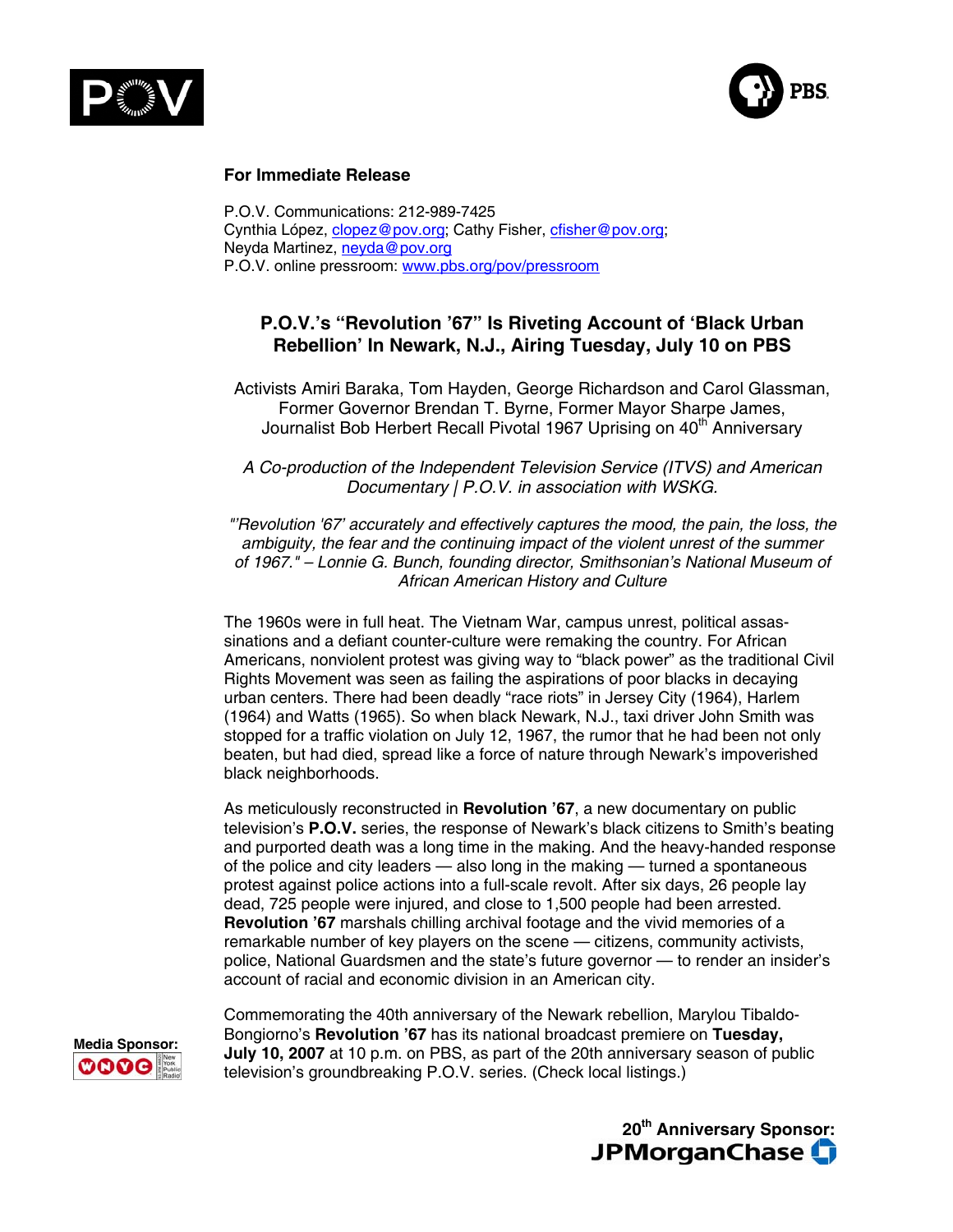American television's longest-running independent documentary series, P.O.V. is public television's premier showcase for point-of-view, nonfiction films.

To tell its tale, **Revolution '67** makes use of archival news footage from an era when portable cameras and television were making such footage more plentiful and more candid, punctuated by filmmaker Jerome Bongiorno's bold animation to illustrate the film's events and statistics. A musical score comprised of more than 60 jazz pieces by international artists sets the mood for Newark in the late '60s. Most dramatically, **Revolution '67** offers an unprecedented array of eyewitness accounts of an emblematic American tragedy. The passion over events that summer in Newark remains strong among those who were on the scene.

Activist George Richardson recounts the challenges faced by black community activists in Newark prior to the riots. Controversial poet and Newark native Amiri Baraka (then known as LeRoi Jones) recalls the temper of the community and recounts being arrested for no more reason than venturing outside. Journalist Bob Herbert, now of *The New York Times*, remembers the shooting death of his friend Billy Furr on July 15 — for taking beer from an already-looted store to give to thirsty newsmen.

Other witnesses include then-Essex County Prosecutor Brendan T. Byrne, who later became New Jersey governor; then-UCC Area Board President Sharpe James, later Newark's mayor; then-National Guardsman Paul Zigo; photographer Bud Lee; activists Carol Glassman and Richard Cammarieri; then-Police Officer Armando B. Fontoura, later Essex County Sheriff; journalist Ronald Smothers; and Harold Lucas, former head of the Newark Housing Authority. Historical commentary is provided by preeminent historians Kenneth T. Jackson, Clement A. Price, Nell Irvin Painter and Charles F. Cummings.

Well-known '60s activist Tom Hayden and other community organizers living in Newark were some people's candidates for "outside agitators" behind the disturbances, but the activists were experiencing quite a different reality. In Newark in 1967, Hayden says he realized that the day of the white Civil Rights worker was over. In fact powerless to influence the black community, Hayden gave a frustrated Governor Richard Hughes the key to ending the tumult — remove the troops. When the governor did so, the disorder subsided. Historians agree that, contrary to news reports of the day, the reaction by city, state and national forces caused most, if not all, of the deaths.

The Newark riots were among the deadliest racial disturbances per capita, in recent U.S. history. The outbreak, as told by **Revolution '67**, offers a "textbook" case of how endemic conditions poverty, racial injustice, police reaction and a corrupt power structure alienated the neediest citizens and fed a cycle of resistance and destruction in poor black neighborhoods. The film is also a disturbing demonstration of how neither facts nor cool heads can stand in the way of explosive social forces once they have been set in motion.

The Newark rebellion, as many observers prefer to call it, could be seen as both predictable and predicted — despite what had happened to Smith. In fact, the taxi driver, alleged to have sideswiped a double-parked police car, had been beaten by white police and taken to the Fourth Precinct, across the street from a large public-housing project. An angry crowd gathered, believing Smith was still being abused. But Smith, accompanied by black community leaders, had left via a side door for the hospital, even as word spread out front that he had died. Community leaders could not persuade the angry crowd that Smith was alive. Nor could the crowd be stopped from assaulting the police with empty bottles and at least one Molotov cocktail — provoking an "overwhelming" response from the police.

Soon unverified alarms over black "snipers" had first police, then state troopers and National Guard troops firing into the upper stories of tenements at any real or imagined activity on rooftops. It was this type of indiscriminate gunfire that accounted for many, if not all, of the riot's most tragic fatalities — people sitting in their own homes. **Revolution '67** makes use of news footage, juxtaposed with the recollections of those who still argue for the existence of snipers, to discredit those arguments. Later investigation found that out of some 13,000 rounds of ammunition fired, only 100 of them were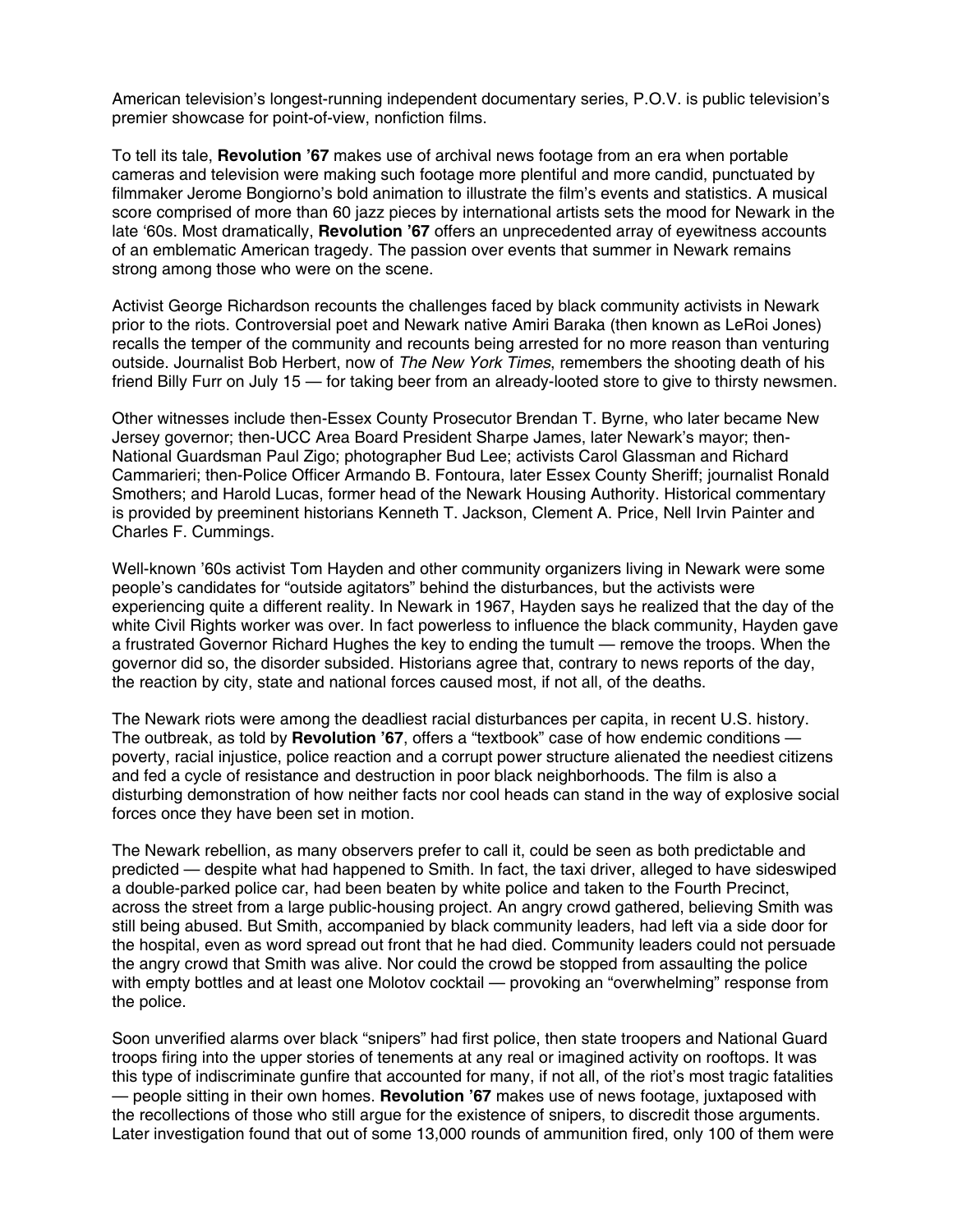even alleged to have come from rioters rather than law enforcement, and not one of those cases was proved. Of all those arrested, not one was charged with being a sniper.

**Revolution '67** documents the social forces at work — a city government and police force that didn't sufficiently analyze the demographic change that had made Newark a black city, and the fears of suburban and rural State Police and National Guardsmen sent into an urban civil war for which they were ill-prepared. **Revolution '67** also captures the anger and desperation of a community bitterly disappointed in continued police actions and economic injustice after years of civil rights progress.

**Revolution '67** is an illuminating account of important events too often relegated to footnotes in U.S. history and not explored in-depth in school textbooks — the black urban rebellions of the 1960s. The days of the Newark rebellion formed a fateful milestone in America's continuing struggles over race, economic justice and corruption, and recall lessons as hard-earned then as they are dangerous to forget today.

"I'm a native daughter and resident of Newark," says director Marylou Tibaldo-Bongiorno, "and for as long as I can remember, Newark has been stigmatized by the riots of 1967. The questions remain: What really happened, who's to blame, and why hasn't the city recovered? Are the problems Newark faced in the '60s the same that plague it today? That's why my husband and I made this film — to get those answers."

#### **Musical Soundtrack**

In place of a traditional musical score, **Revolution '67** features more than 60 contemporary jazz tunes by 20 artists from the United States, Japan, Israel and the former Soviet Union.

Jerome Bongiorno, the film's editor, says, "Because of Newark's preeminent place in jazz history, one of the first decisions we made when we began editing was to use jazz music." With recommendations from industry professionals and New York's famed Blue Note jazz club and Berklee College of Music, Bongiorno collected material from an impressive group of talented musicians he describes as "fearless in their craft."

"In many parts of the film, the compositions dictated the pacing of the edit," he explains. "If I was stuck for an idea, I turned to the music as a source of inspiration." The filmmakers anticipate Newark reclaiming its rightful spot as a jazz capital.

**Revolution '67** is a co-production of the Independent Television Service (ITVS) and American Documentary | P.O.V. in association with WSKG.

#### **About the filmmakers:**

# **Marylou Tibaldo-Bongiorno, Producer/Director,**

### **Jerome Bongiorno, Cinematographer/Editor/Animator**

Marylou Tibaldo-Bongiorno and Jerome Bongiorno are award-winning husband-and-wife filmmakers who formed their own production company, Bongiorno Productions, in Newark, N.J. Marylou is a producer and director; Jerome is a cinematographer, editor and animator. Marylou is a graduate of New York University's Graduate Film Program, where she received the \$75,000 Richard Vague Film Production Fund award for the feature film "Little Kings," based on her multi-award winning short.

The Bongiornos' documentary "Mother-Tongue: Italian American Sons & Mothers," featuring Martin Scorsese, earned an Emmy nomination and screened at the 2006 Venice Film Festival. Their global warming-themed screenplay, "Watermark," was featured at Sundance's *Investing in Media That Matters,* the Tribeca Film Festival/Sloan Summit, and was the centerpiece of a Johnson Foundation Wingspread Conference on Global Warming and Film in 2005.

Marylou and Jerome are in preproduction for the fictional version of **Revolution '67**, executive produced by Spike Lee. They are currently completing a series of short films on post-Katrina New Orleans and flood-plagued Venice, Italy, screening on PBS' *Natural Heroes* series and at film